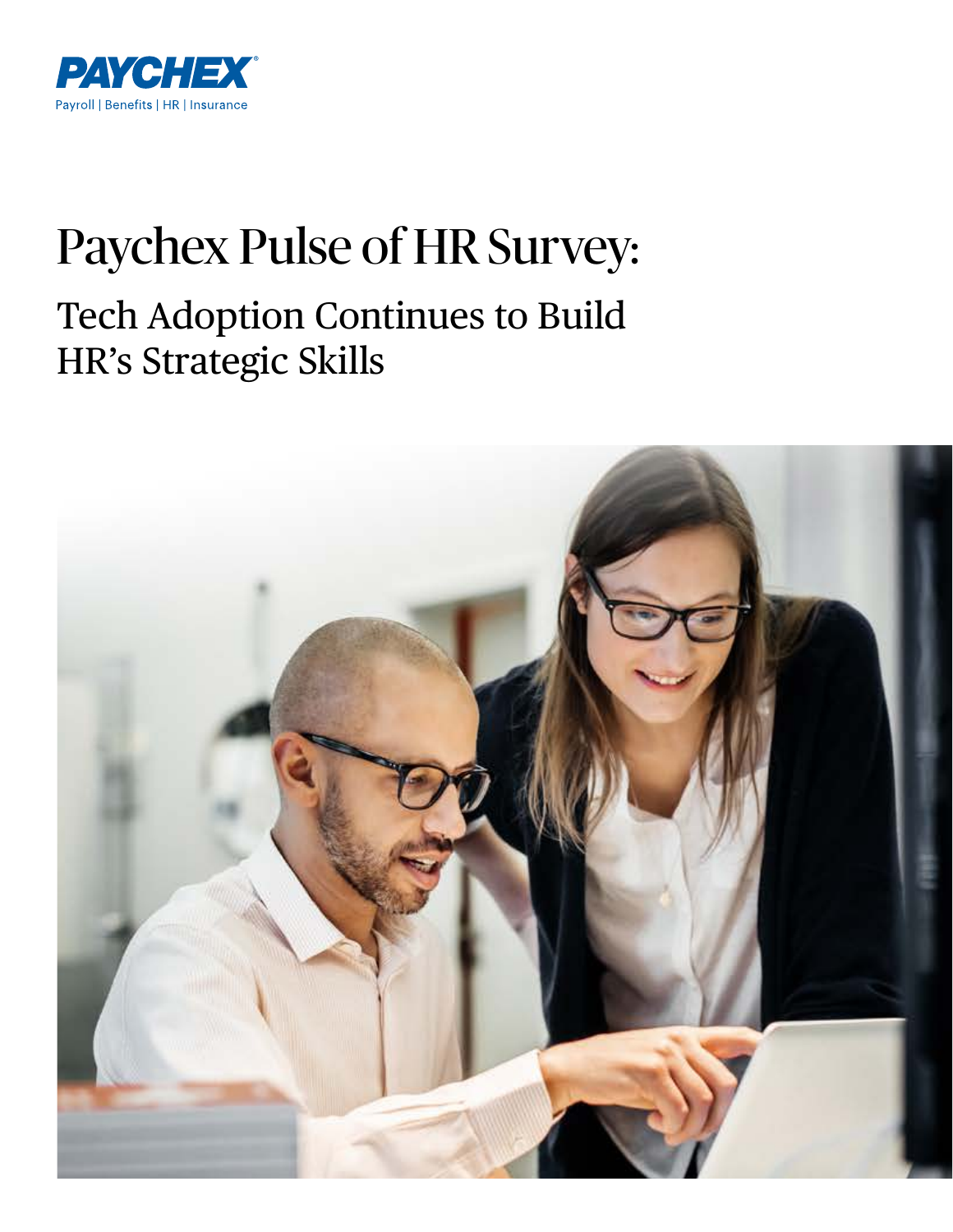Human resources professionals are front and center in the companies they serve, using technology and employeecentric practices to contribute strategically.



### Introduction

For a second year in a row, **80 percent of HR leaders at small and medium-sized businesses (SMBs) feel their department has a voice when it comes to overall company strategy.**

**How do they do it?** According to the 2018 Paychex Pulse of HR Survey, the second of its kind, HR professionals are doubling down on their commitment to a strategic mindset, datadriven decision making, and a focus on employee productivity, all in the service of succeeding in a tightening labor market.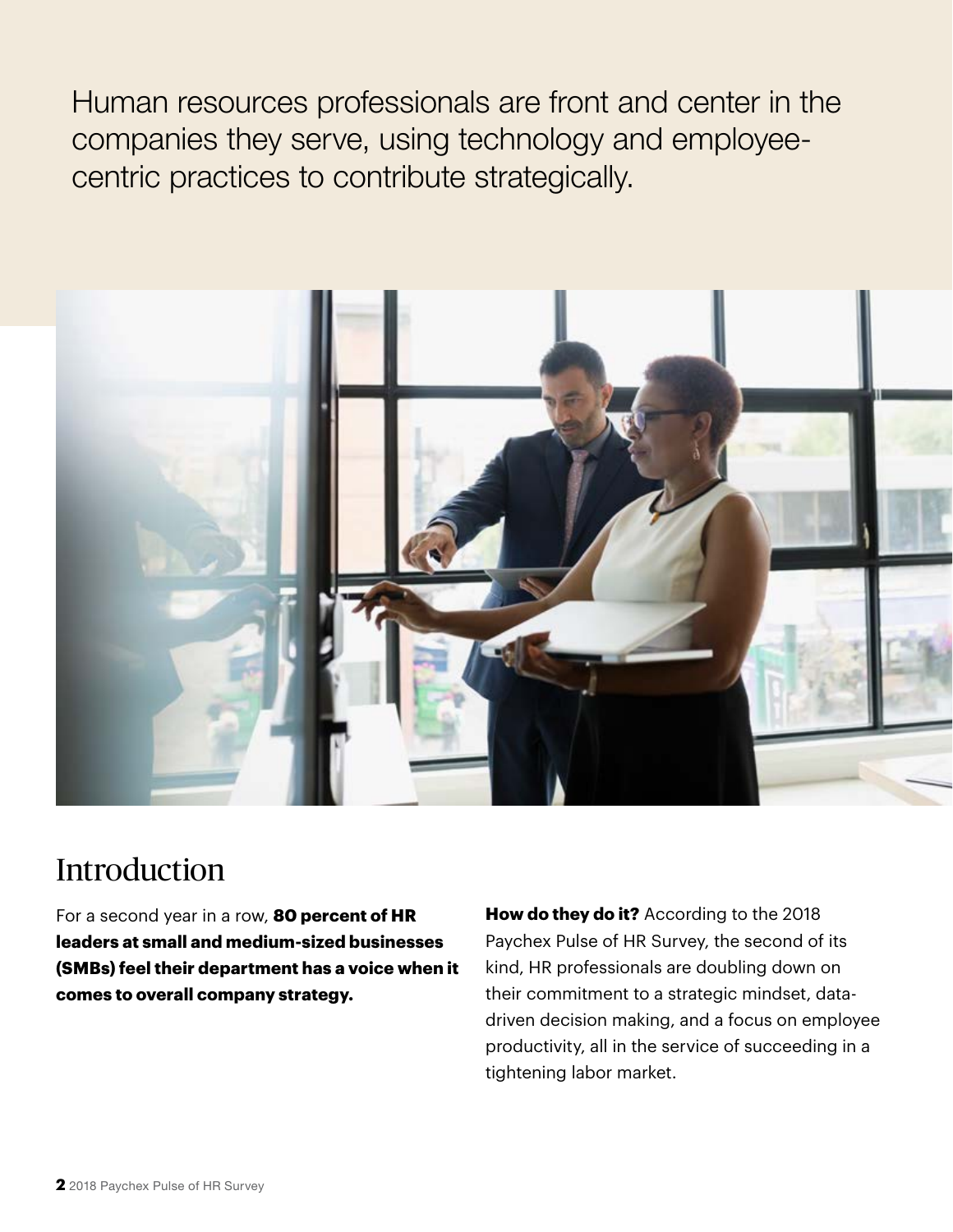## Section 1 Strategy Reigns as Admin Work Wanes

Asked to identify their primary role, the top choice cited by HR leaders at SMBs was "strategic partner." The job was seen as primarily administrative by only 12 percent of respondents — a slight decrease from 2017.

#### How Would You Best Describe Your Role in the Organization?

| <b>Strategic partner:</b><br>I provide valuable insights to the<br>leadership team that influences<br>company decisions. (24%)                                 | <b>Process-savvy:</b><br>I've implemented process<br>improvements that make work easier<br>for my employees and me. (14%)            |
|----------------------------------------------------------------------------------------------------------------------------------------------------------------|--------------------------------------------------------------------------------------------------------------------------------------|
| <b>Results-oriented:</b><br>I've implemented programs that<br>help us attract great candidates and<br>retain our best employees. (22%)                         | <b>Administrative and</b><br>transactional:<br>My job consists of mostly paperwork<br>and data entry. (12%)                          |
| <b>Compliance-focused:</b><br>I spend a lot of time researching<br>the right way to handle employee<br>issues to make sure the business is<br>protected. (17%) | <b>Data cruncher:</b><br>I analyze employee data to drive<br>business insights and offer an elevated<br>view of our workspace. (11%) |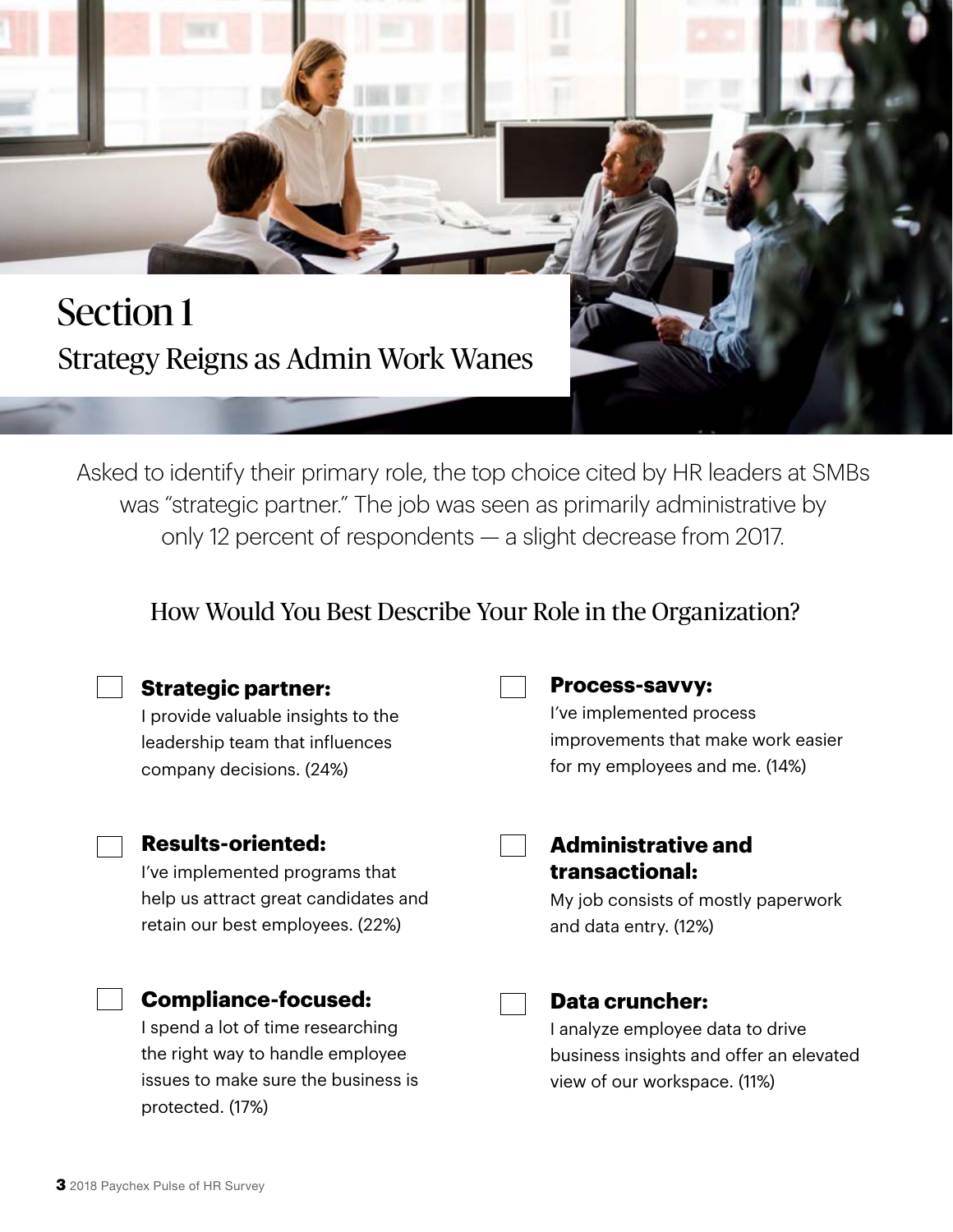

Focusing on employee efficiency jumped ahead of training and development as the top item on HR professionals' current to-do lists.

#### 2018 HR Priorities:

- **1. Evaluating workplace productivity and efficiency (90 percent)**
- **2. Having staff training and development programs (88 percent)**
- **3. Focusing on company culture to drive results (85 percent)**
- **4. Trainings for discrimination and harassment (83 percent)**
- **5. Leveraging data to create optimal profiles to attract the right talent (71 percent)**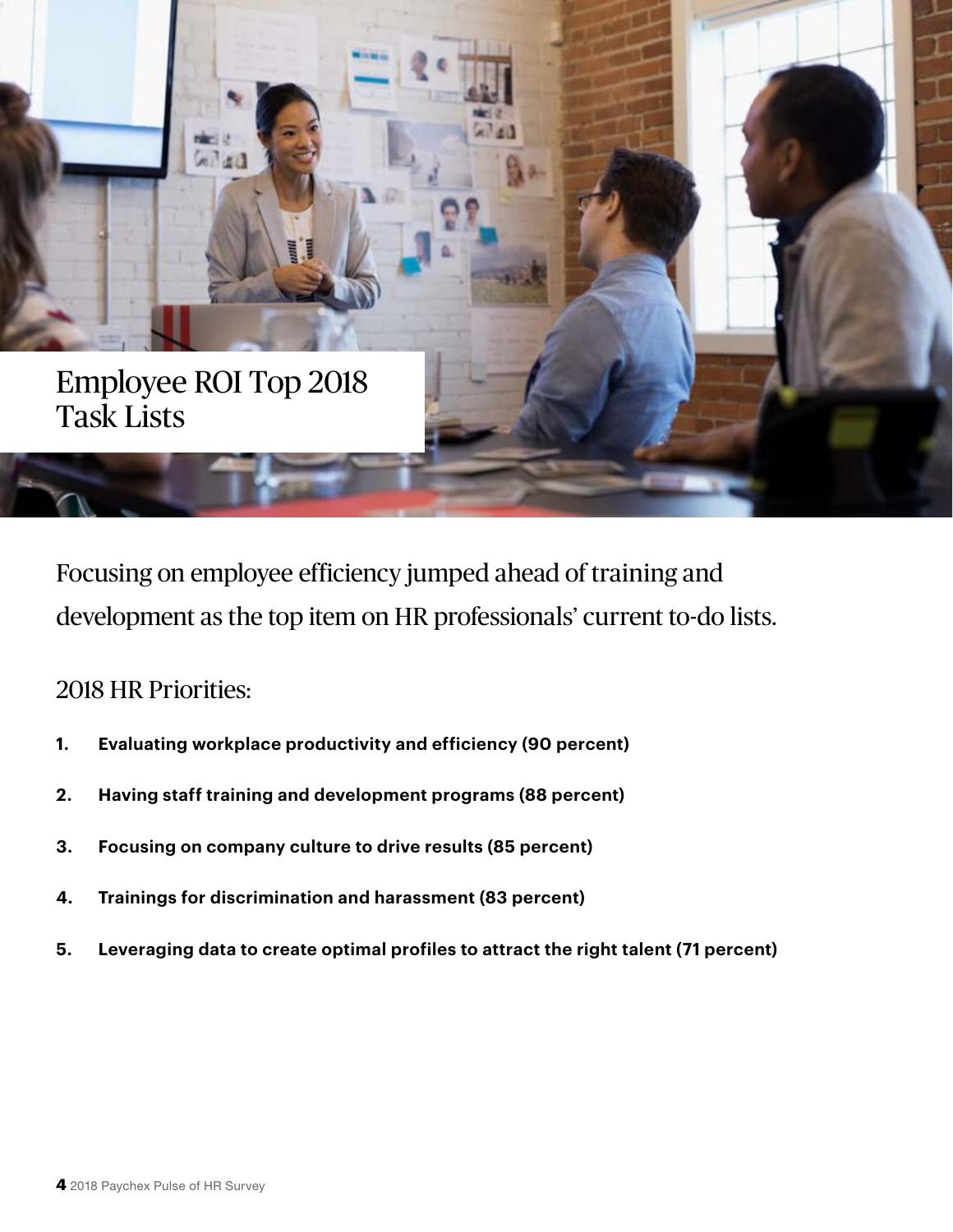## Section 2:

## Technology: A Triumph for HR Effectiveness

Technology is enabling HR professionals in SMB organizations to achieve their objectives. Seventy-seven percent of HR leaders report that their current tech-based HR solution boosts their efficiency, and 79 percent credit it with giving them a strategic edge.

### According to the 2018 survey, professionals think HR technology:

- **• Is easy to use (86 percent)**
- **• Improves the overall employee experience (75 percent)**
- **• Enhances their ability to play a critical role in corporate success (75 percent)**
- **• Provides a satisfying experience (69 percent)**

HR departments that had adopted HR applications were most likely to use them for:

- **• Record-keeping (75 percent)**
- **• Time and attendance (58 percent)**
- **• Benefits administration (58 percent)**

## Manual Processes Are Still in Place

Despite the migration and commitment to technology, some tasks are still completed in an old-school manner — manually. The most common are onboarding, performance management, and travel and reimbursement, at roughly 27 percent for all.

HR leaders who do not currently use third-party services highlighted two areas in which this technology could really help: recruiting/hiring and regulatory compliance. Sticking to manual processes could mean lost opportunities for many leaders. Automation saves time and money and improves record-keeping.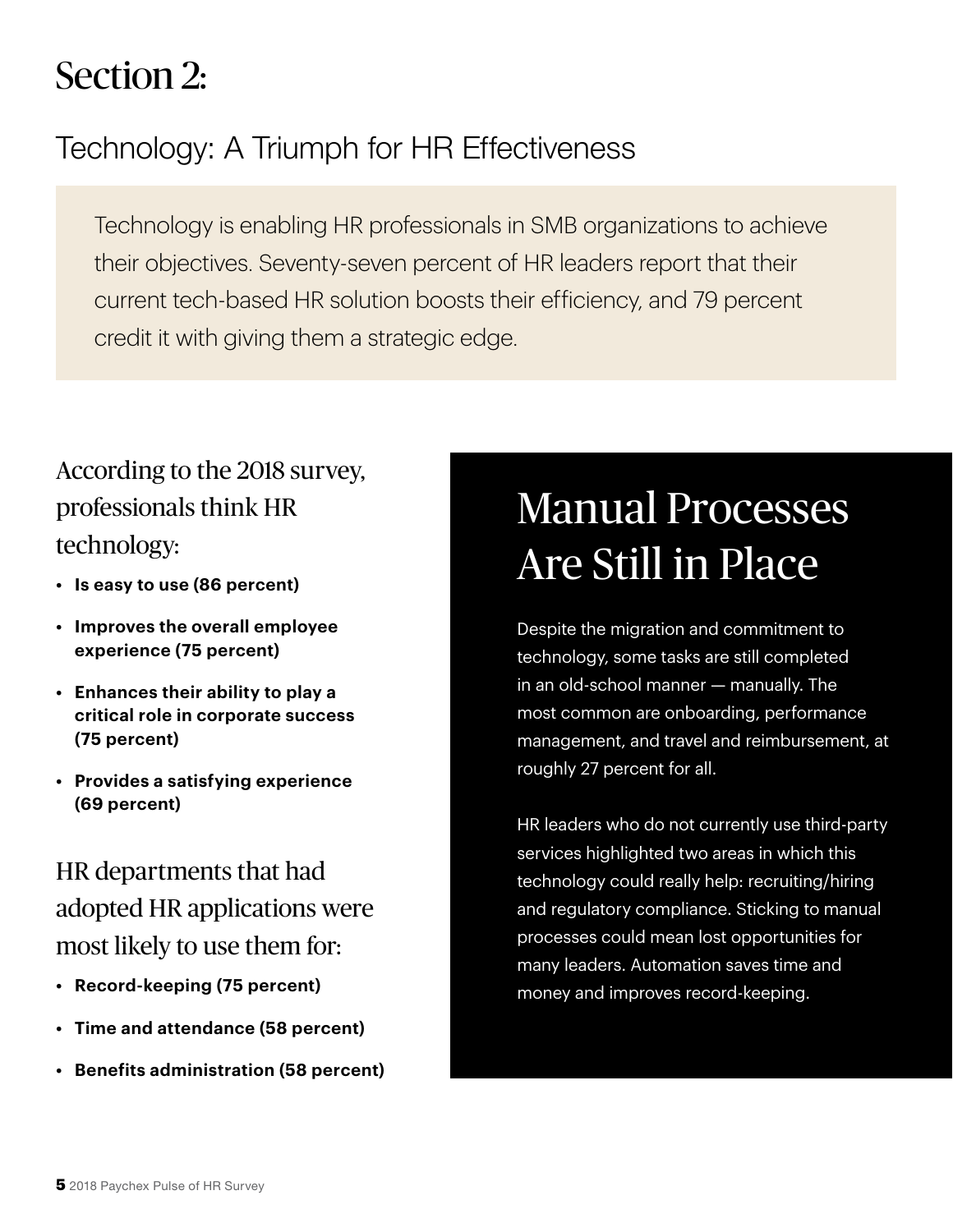### Analytics Provide a Solid Foundation for Decision Making



Part of making strategic contributions is having the data to build recommendations. More HR professionals are relying on analytics this year, with 95 percent currently using them, compared to 90 percent in 2017.

### HR leaders use analytics to:

- **• Track employee benefits, time off, and training (90 percent)**
- **• Defend their decisions to senior management (85 percent)**
- **• Make more informed decisions (83 percent)**
- **• Understand how to communicate with employees (77 percent, up from 64 percent in 2017)**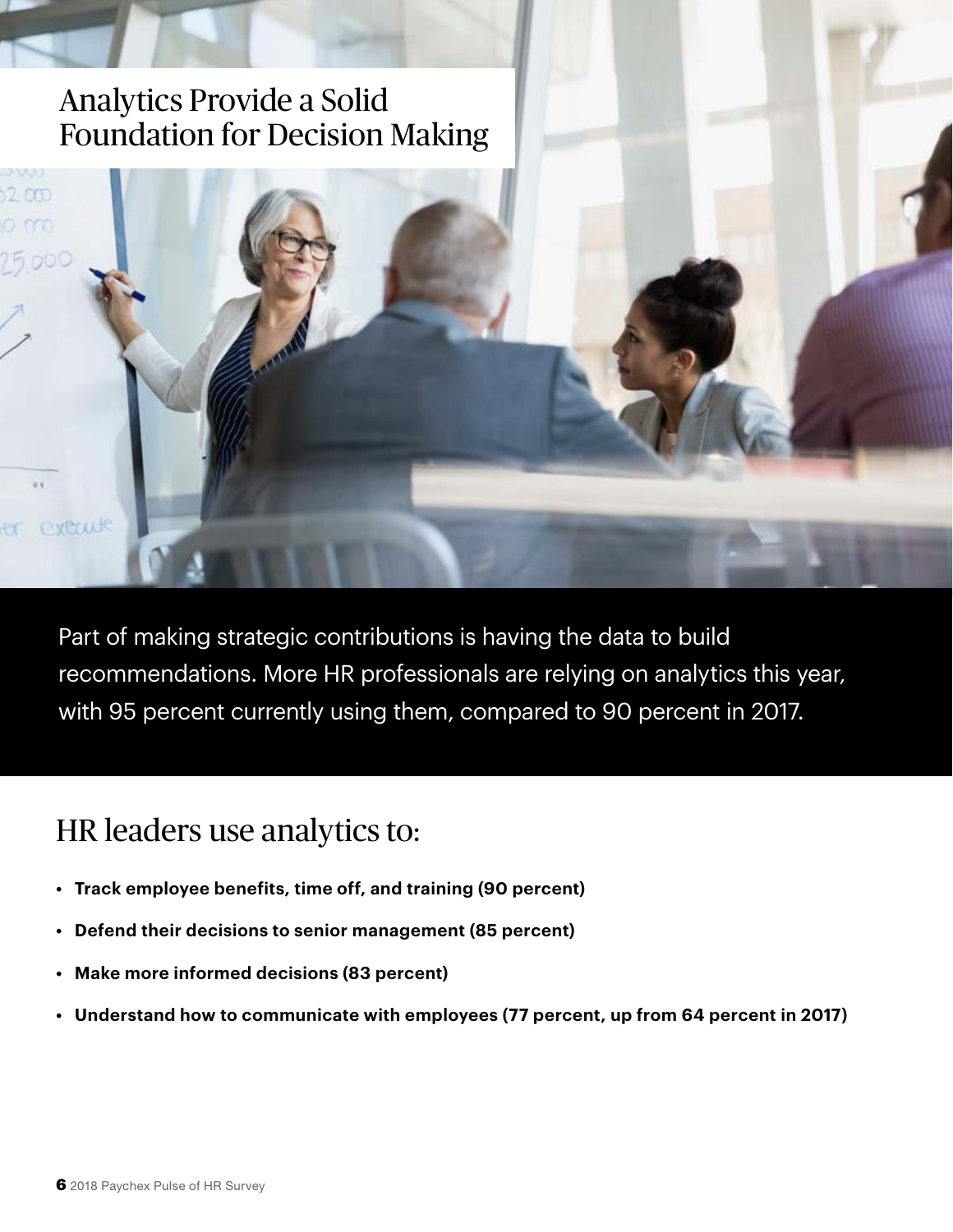### What percentage of your time spent using HR analytics is spent on each type of analytics?

| 1. Descriptive analytics  | Illustrates your raw data in summarized form (i.e., charts/<br>graphs). (37%) |
|---------------------------|-------------------------------------------------------------------------------|
| 2. Prescriptive analytics | Provides intelligent recommendations for action based<br>on your data. (32%)  |
| 3. Predictive analytics   | Uses your data to forecast what will happen in the future.<br>(31%)           |

The task ahead is for HR professionals to expand and refine their use of this important technology. This approach will help them to stay in front of the competition.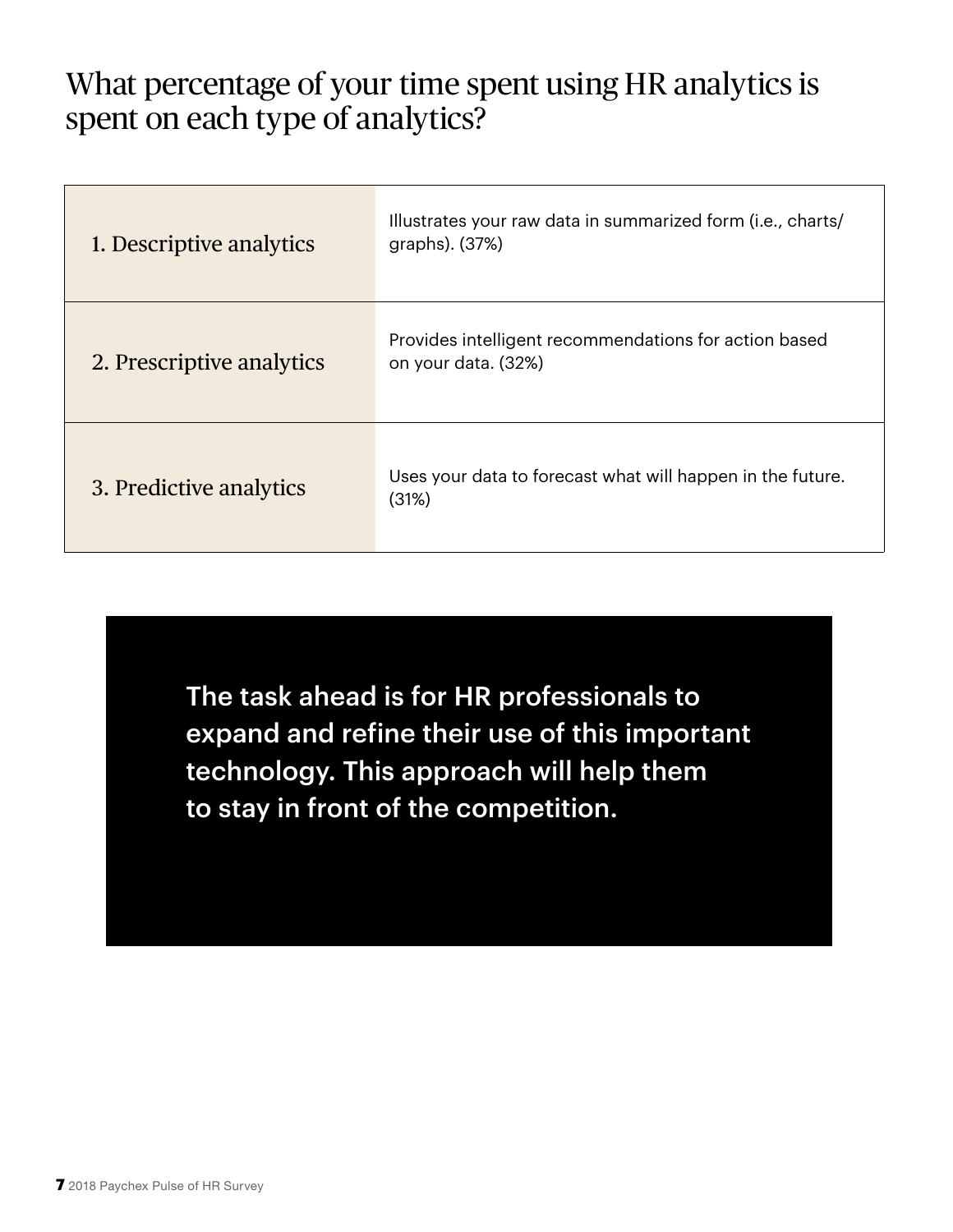## Section 3:

### Challenges for HR Leaders

Recruitment, retention, and compliance continue to headline HR leaders' concerns. The five most-cited HR challenges in 2018 include:

- **• Keeping up with regulations (38 percent)**
- **• Tracking employees' time (38 percent)**
- **• Complying with regulations (35 percent)**
- **• Offering competitive benefits (33 percent)**
- **• Retaining talent (31 percent)**

### Hiring-specific Challenges

When asked specifically about challenges related to hiring, HR professionals cited:

- **• Finding qualified candidates (56 percent)**
- **• Finding candidates who fit their company culture (41 percent)**
- **• Retaining their best employees (41 percent)**

Managing the burden of administrative tasks without losing focus on hiring is a key success factor for HR professionals.

In a tightening labor market, HR professionals need to find an efficient means of managing these time-intensive tasks.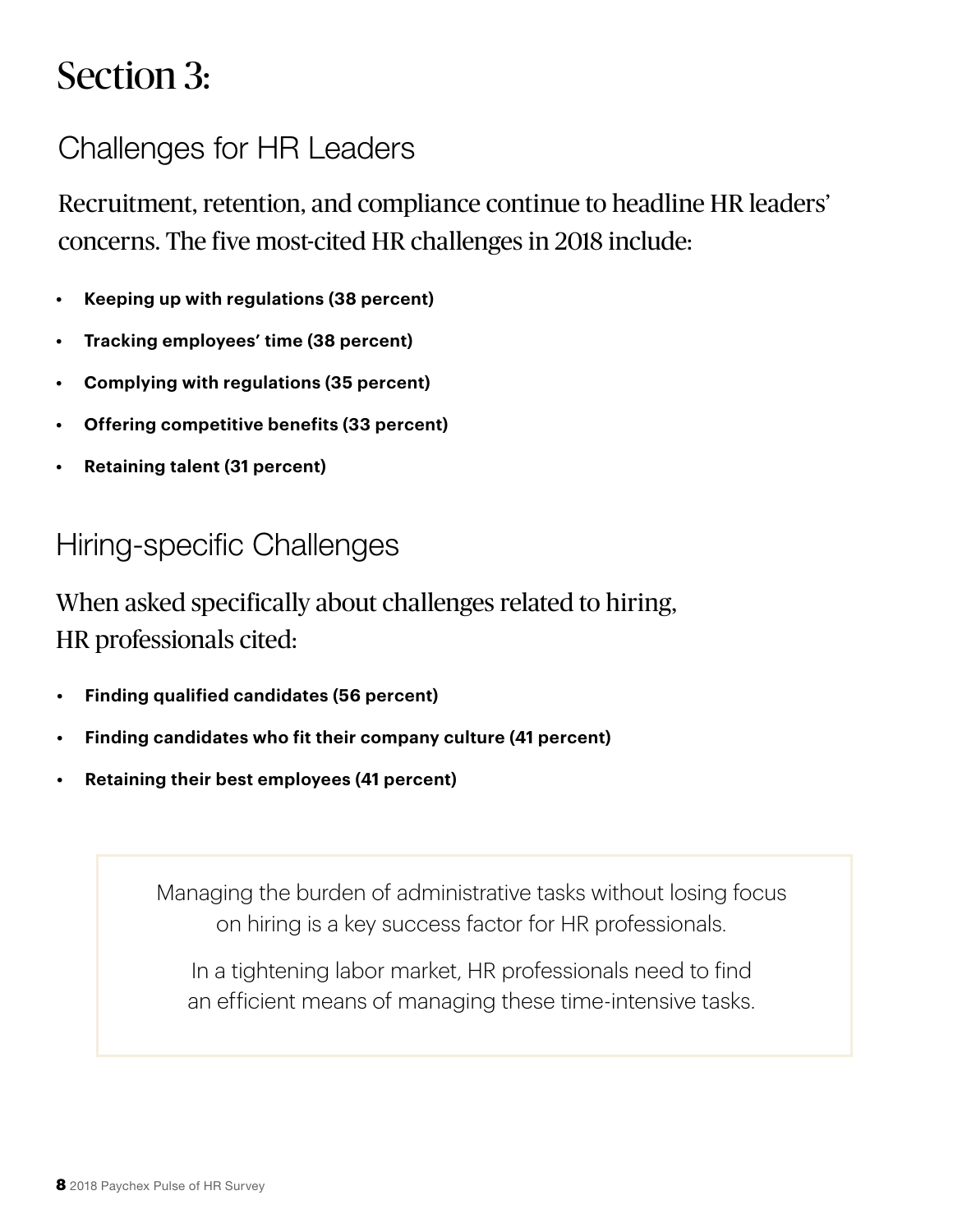## Section 4:

## Perks Are Key to Recruitment, But No Free Lunch

Companies continue to offer nontraditional benefits to help attract and retain employees in a tightening labor market. Flexible scheduling is still No. 1, yet slightly fewer companies provided it in 2018 (39 percent, compared to 43 percent in 2017).

HR leaders are also moving away from using regular free meals as an employee perk — though it was the second-most common benefit in 2017, it dropped to eighth place in 2018.

#### Top 10 Nontraditional Benefits Year-Over-Year

## 2018

- **1. Flexible scheduling**
- **2. Employee assistance program**
- **3. Career development programs**
- **4. Discounts to local events**
- **5. Financial counseling/advice**
- **6. Student loan repayment**
- **7. Free wellness wearable**
- **8. Free meals on a regular basis**
- **9. Telecommuting**
- **10. Discounts on transportation**

## 2017

- **1. Flexible scheduling**
- **2. Free meals on a regular basis**
- **3. Financial counseling/advice**
- **4. Telecommuting**
- **5. Free wellness wearable**
- **6. Discounts at local events**
- **7. Discounts on transportation**
- **8. Student loan repayment**
- **9. Daycare/childcare cost assistance**
- **10. On-site gym**

#### Growing Companies Rely on Tech for Retirement

At 55 percent, fast-growth companies are more likely to use application software for retirement administration, compared to 42 percent of slow-growth and 22 percent of no-growth companies.

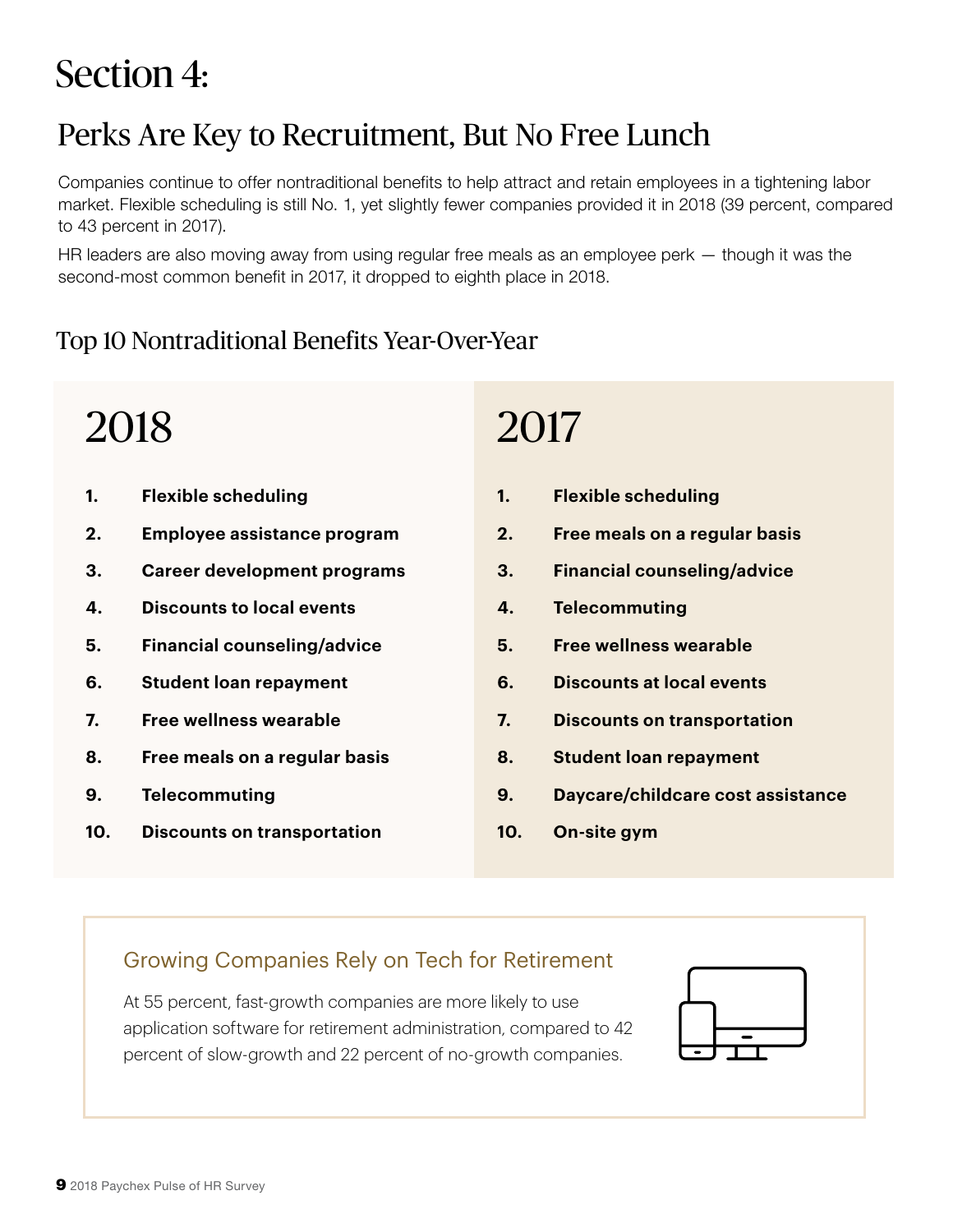## Section 5:

### Employee Passion Proliferates

In 2018, 35 percent of leaders reported that half to three-quarters of their employees are engaged, compared to 20 percent in 2017. Engagement was defined in the survey as, "fully absorbed by and enthusiastic about their work and taking positive action to further their company's reputation and interests."

#### Leaders' top tactics to foster engagement remain the same as last year:

- **1. Offer employees training to develop new skills (54 percent)**
- **2. Empower employees to suggest new work methods or projects (50 percent)**
- **3. Regularly ask employees for feedback about their job satisfaction (49 percent)**

## Finger on the Pulse of HR Professionals

#### Common themes emerged in HR departments across the country in the last year. They include:

**Company culture to fuel hiring/retention.** The majority of leaders (83 percent) say they focus on company culture to drive results. For many companies, this starts on or before day one — 34 percent foster engagement by creating an onboarding experience that accurately conveys company culture.

**Cross-generational support. I**n 2017, HR leaders were far less likely to be comfortable supporting the HR needs of Millennials when compared to Gen Xers and Baby Boomers. This is not as much of a problem this year, as perceived support for all generations hovered around 51 percent.

**Department growth.** HR continues to expand, with more than half of departments planning to add full-time employees this year (up from just over a quarter in 2017). Only 27 percent of departments are planning on adding part-time workers this year.

#### Company Policies Under a Microscope

Societal trends and priorities are driving changes to employee protection policies. Eighty-three percent of companies now have a discrimination and harassment policy in place, and 65 percent updated theirs within the past 12 months. Additionally, 67 percent re-evaluated their pay practices this year to ensure gender equality.

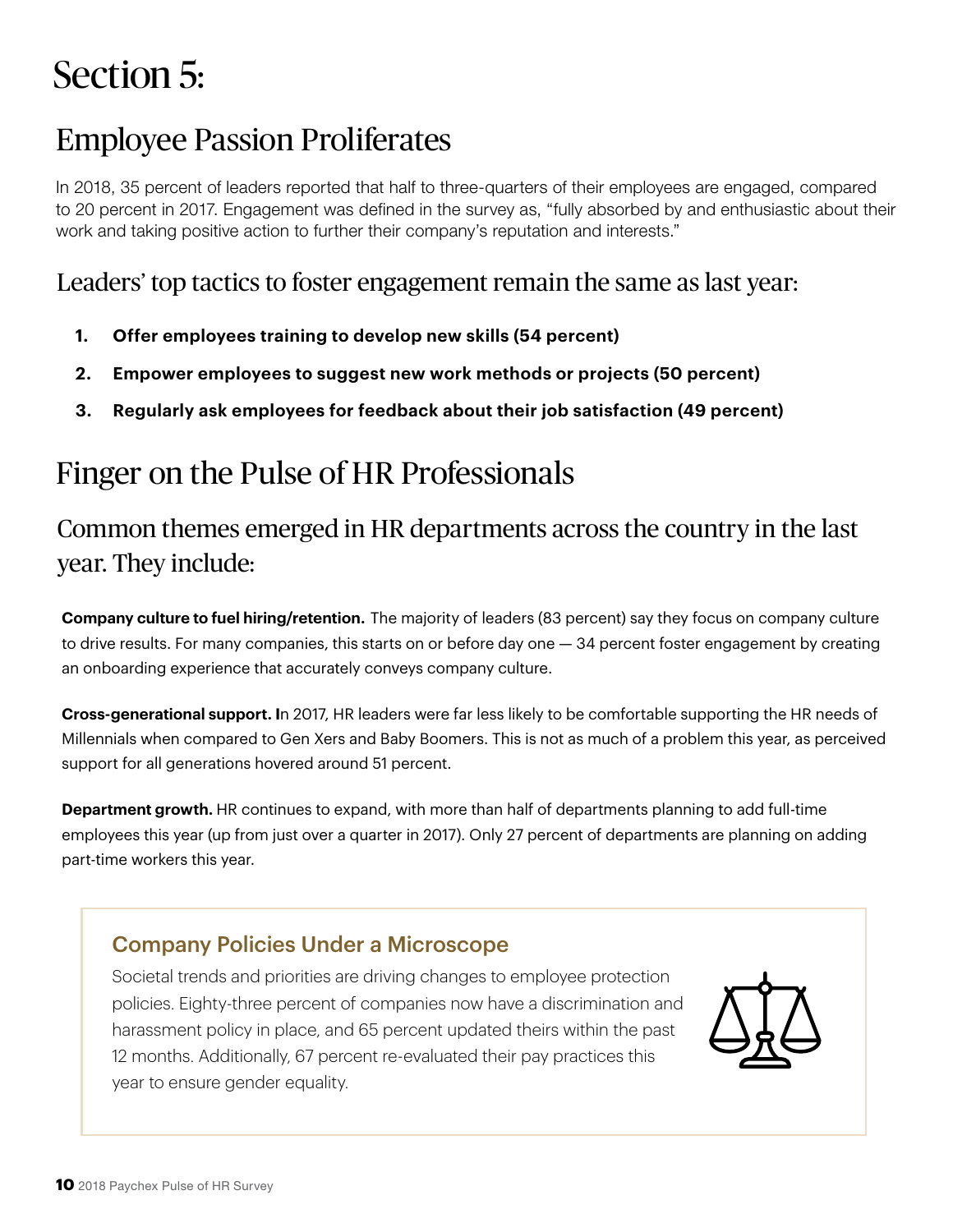### Virtual Work Becomes More Mainstream, But Challenges Remain

Seventy-two percent of companies had virtual/ work-from-home (WFH) employees in 2018, and 56 percent of leaders believe they offer these workers effective support. Younger respondents in particular indicated more confidence in their ability to support these types of arrangements, with 76 percent expressing confidence in the support they provide. the employer not only wants the employee to flourish, they're going to make sure of it by providing the tools that turn administrative and HR functions into vibrant exchanges and opportunities to weigh in.

This important recruitment and retention tool is not without its challenges.

HR leaders' top five challenges related to virtual work include:

- **1. Management and oversight of work**
- **2. Security and confidentiality of information**
- **3. Engendering consistent productivity**
- **4. Benefits administration**
- **5. Recruiting and applicant tracking**

To recruit top talent, employers continue to rely on virtual work as a way to expand the pool of available talent.

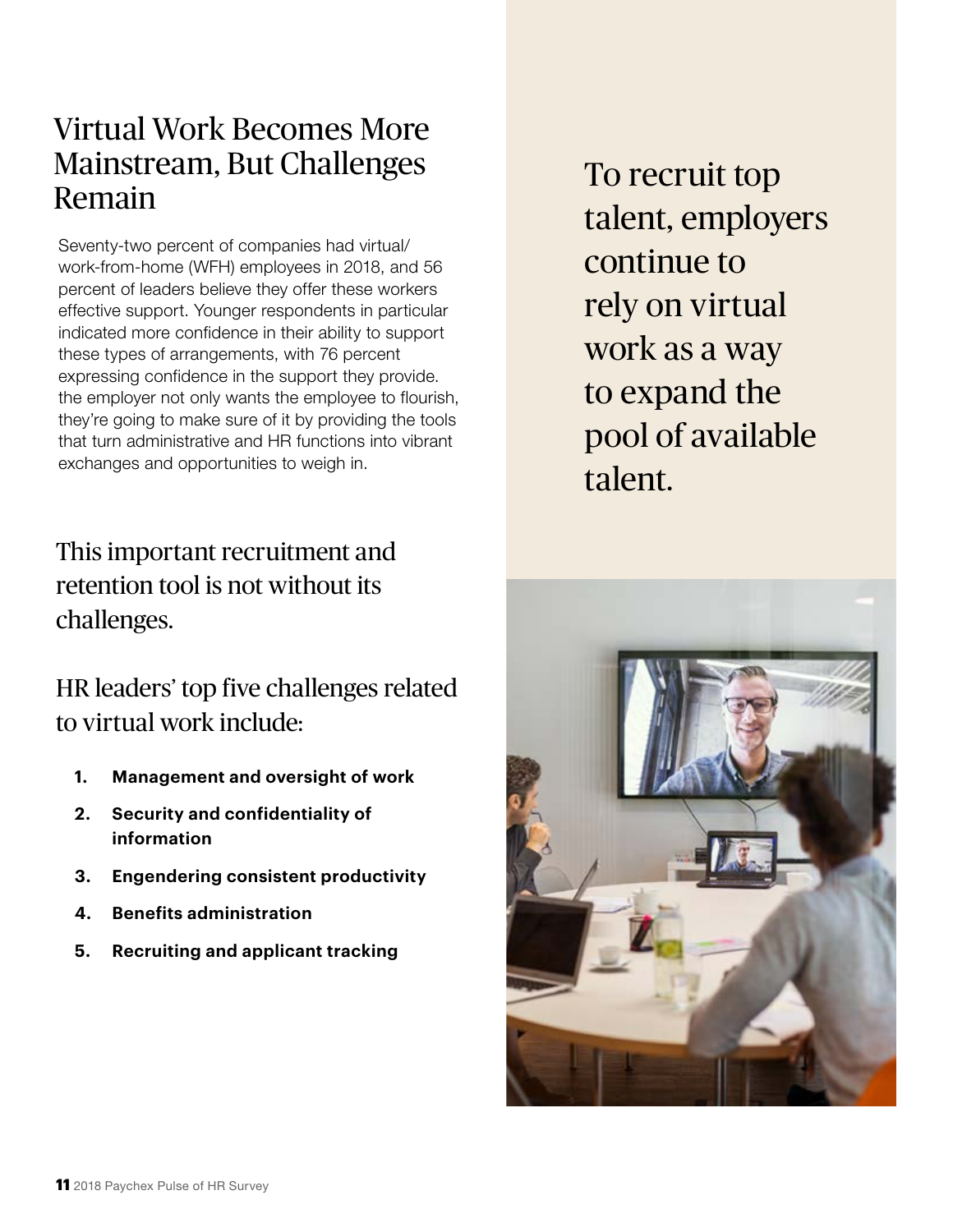## Section 6:

## Is HR Worth the Stress? A Resounding "Yes"

Stress levels among HR leaders did not change between 2017 and 2018, with the vast majority (78 percent) reporting they feel stressed at work.

Twenty-two percent rate their stress as "high." Despite this pressure, nearly three-quarters would still recommend HR as a career for someone entering the workforce today.